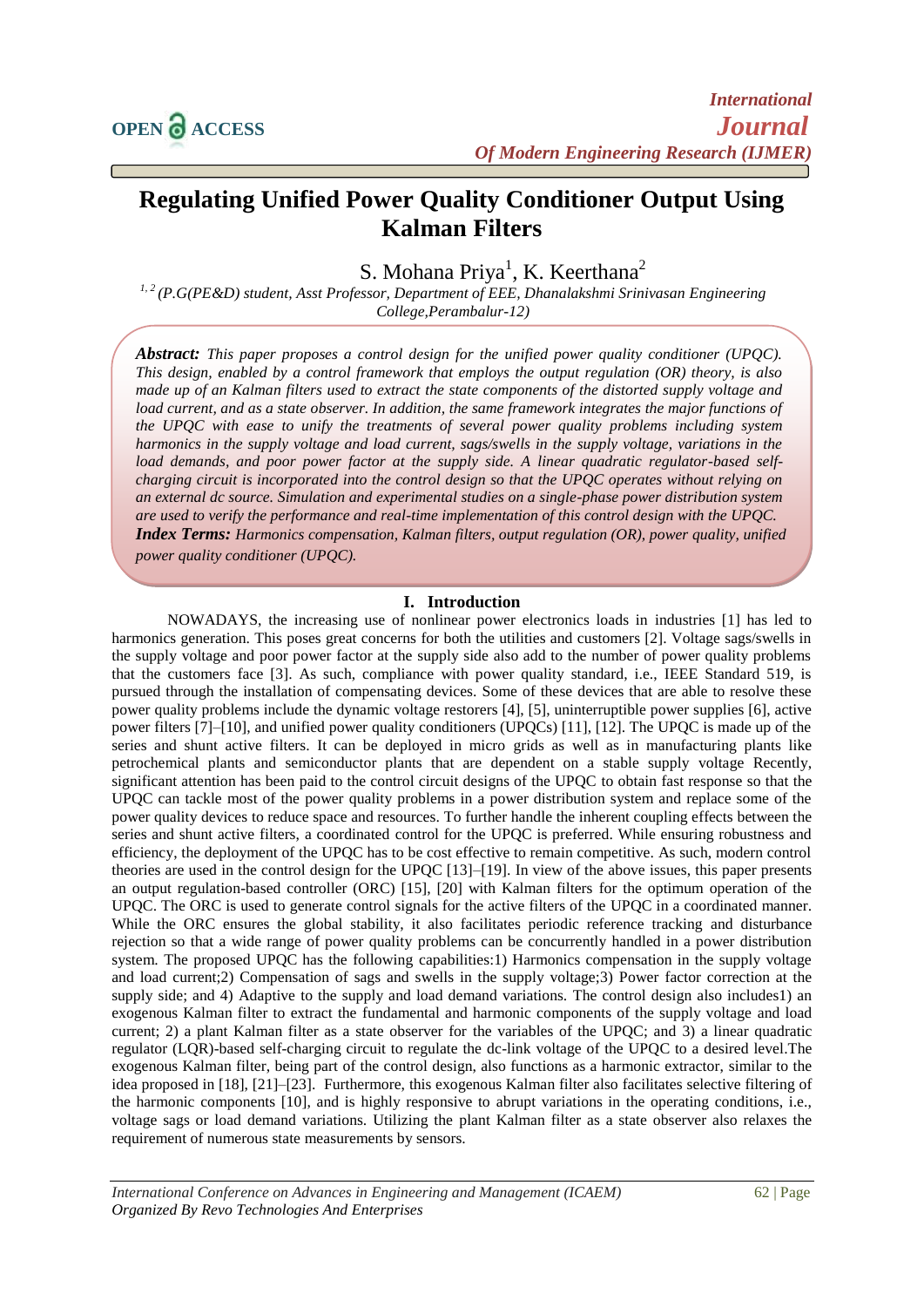This results in a reduction in hardware circuitry, and manufacturing and maintenance costs. Simulation and experimental results for different operating conditions in a single-phase power distribution system are presented to validate the control design and its real-time performance.



The equivalent single-phase representation of the UPQC in a power distribution system is shown in Fig. 1 [19]. The distorted supply voltage  $v_s$  at the point of common coupling is modeled by the sum of two voltage sources, namely, its fundamental  $v_{sf}$  and its harmonics $v_{sh}$ . The nonlinear load is modeled by a distorted current source $i_L$ , which is also made up of its fundamental  $i_L f$  and its harmonics  $i_L h$  that will change with different loadings. The supply current and the load voltage are denoted by  $i_s$  and  $v_L$ , respectively. Ideally,  $i_s$  and  $v_l$  should be sine waves of 50 Hz without any harmonic distortions, even though harmonics may exist in  $v_s$  and  $i_L$ . As such, this is one of the tasks to be accomplished by the UPQC.  $v_z$  in Fig.1 models the voltage drop across the line impedance  $R_l + j\omega L_l$ .

 $u_1(v_{dc}/2)$  and  $u_2(v_{dc}/2)$  model the series and shunt active filters of the UPQC, respectively. Their associated low-pass interfacing filters and losses are modeled by  $L_{se}$ ,  $C_{se}$ , and  $R_{se}$  and  $L_{sh}$ ,  $C_{sh}$ , and  $R_{sh}$ , respectively.  $i_{c_{sh}}$  is the leakage capacitor current of the shunt low-pass interfacing filter.  $u_1(v_{dc}/2)$  and  $u_2(v_{dc}/2)$  represent the switched voltages across the series and shunt VSI outputs of the UPQC, respectively.  $v_{ini}$  denotes the injected voltage of the series active filter, while  $i_{ini}$  denotes the injected current of the shunt active filter.  $u_1$  and  $u_2$  will be determined by the ORC to be discussed in Section III-C; they are supposed to take continuous values between *−*1 and +1. These continuous values will be modulated by PWM to become the switching signals for the VSIs. ( $v_{dc}/2$ ) is the desired voltage level of each capacitor unit for the UPQC.

Kirchhoff's voltage and current laws are applied to the three current loops indicated in Fig. 1 to derive a state space model for the UPQC

From loop1,

| (1) |       |
|-----|-------|
|     |       |
| (2) |       |
| (3) |       |
|     |       |
| (4) |       |
| (5) |       |
|     |       |
| (6) | (3.6) |
| (7) |       |
|     |       |

*International Conference on Advances in Engineering and Management (ICAEM)* 63 | Page *Organized By Revo Technologies And Enterprises*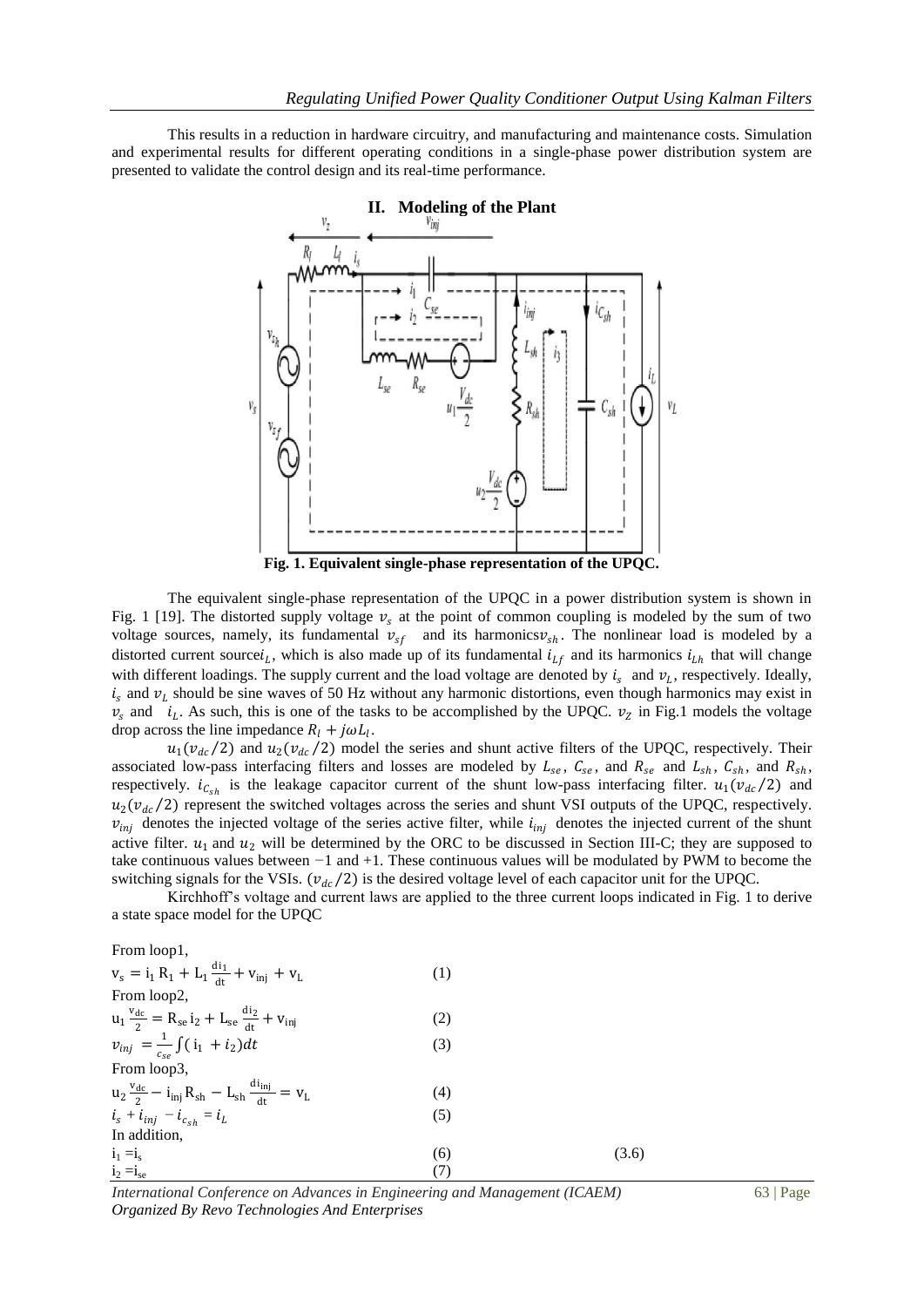$i_3 = i_{\text{Csh}}$  (8) where  $\mathbf{i}_{\text{se}}$  is the current flowing through  $\mathbf{R}_{\text{se}}$  and  $\mathbf{L}_{\text{se}}$ 

Rearranging above equations the following state space representation for the plant and its state vector can be derived:

$$
\dot{X} = Ax + B_1(v_s \, i_L)^T + B_2 u
$$
\n
$$
X = \begin{pmatrix} i_s \\ i_{se} \\ i_{inj} \\ v_{inj} \end{pmatrix}; \quad A = \begin{pmatrix} \frac{R_1}{L_1} & 0 & 0 & -\frac{1}{L_1} & -\frac{1}{L_1} \\ 0 & -\frac{R_{se}}{L_{se}} & 0 & -\frac{1}{L_{se}} & 0 \\ 0 & 0 & -\frac{R_{sh}}{L_{sh}} & 0 & -\frac{1}{L_{sh}} \\ \frac{1}{c_{se}} & \frac{1}{c_{se}} & 0 & 0 & 0 \\ \frac{1}{c_{sh}} & 0 & \frac{1}{c_{sh}} & 0 & 0 \end{pmatrix};
$$
\n
$$
u = (u_1 u_2)^T; \quad B_1 = \begin{pmatrix} 0 & 0 & 0 & 0 & -\frac{1}{c_{sh}} \\ \frac{1}{L_1} & 0 & 0 & 0 & 0 \\ \frac{1}{L_1} & 0 & 0 & 0 & 0 \end{pmatrix}^T;
$$
\n
$$
B_2 = \begin{pmatrix} 0 & 0 & \frac{v_{dc}}{2L_{sh}} & 0 & 0 \\ 0 & \frac{v_{dc}}{2L_{se}} & 0 & 0 & 0 \end{pmatrix}^T;
$$
\nAnd the output equation is given by,  
\n
$$
y = Cx + D_1(v_s \, i_L)^T + D_2 u
$$
\n(10)

where

 $C = \begin{pmatrix} 0 & 0 & 0 & 0 & 1 \\ 1 & 0 & 0 & 0 & 0 \\ 0 & 0 & 0 & 0 & 0 \\ 0 & 0 & 0 & 0 & 0 & 0 \\ 0 & 0 & 0 & 0 & 0 & 0 \\ 0 & 0 & 0 & 0 & 0 & 0 \\ 0 & 0 & 0 & 0 & 0 & 0 \\ 0 & 0 & 0 & 0 & 0 & 0 \\ 0 & 0 & 0 & 0 & 0 & 0 \\ 0 & 0 & 0 & 0 & 0 & 0 & 0 \\ 0 & 0 & 0 & 0 & 0 & 0 & 0 \\ 0 & 0 & 0 & 0 & 0 & 0$  $\begin{pmatrix} 0 & 0 & 0 & 0 & 1 \\ 1 & 0 & 0 & 0 & 0 \end{pmatrix}; D_1 = \begin{pmatrix} 0 & 0 & 0 \\ 0 & 0 & 0 & 0 \end{pmatrix}$  $\begin{pmatrix} 0 & 0 \\ 0 & 0 \end{pmatrix}$ ;  $D_2 = \begin{pmatrix} 0 & 0 \\ 0 & 0 \end{pmatrix}$  $\begin{matrix} 0 & 0 \\ 0 & 0 \end{matrix}$ .

In this state-space model, the supply voltage  $v_s$  and the load current  $i_l$  are considered as exogenous inputs, which act like disturbances to the plant. The load voltage  $v_l$  and the supply current  $i_s$  are then considered as outputs of the plant, which are to be maintained as pure sine waves of 50 Hz, as well as to help in achieving a unity power factor at the supply side, to be discussed in Section III-A. The variables  $u_1$  and  $u_2$  are regarded as the control inputs to the plant. It is worth mentioning that the state-space model of the UPQC in (9) and (10) is a multi-input-multi-output system such that it does not treat the series and shunt active filters as two separate systems. Rather, a coordinated control is applied to operate the series and shunt active filters of the UPQC in a unified manner more effectively and efficiently.

Furthermore, since the distorted supply voltage  $v_s$  and the nonlinear load current  $i_l$  are considered as exogenous disturbances, the proposed control strategy also minimizes the negative effects of their variations. In addition, the active filters of the UPQC are made up of half bridge voltage source inverter. The sizing for the kVA capacity of the UPQC will depend on the functionalities of the UPQC.

For example, the functionalities of the MVR controlled UPQC are compensating capabilities in harmonics (in the supply voltage and load current) and disturbances in the supply voltage, and power factor correction at the supply side. In [11], the kVA capacities of the series and shunt active filters of the UPQC with similar functionalities are 7.5% and 2.5%, respectively, of the load capacity. As such, this principle may be applied generally and in the sizing of the active filters of the proposed UPQC in the paper.

#### **III Control Philosophy**

Next, this section discusses the formulation of the control design that aims to make the output of the plant  $y = (v_L i_S)^T$  track a reference  $r = (v_L^* i_S^*)^T$ , under a periodic disturbance  $(v_L i_S)^T$ . The reference signals  $v_L^*$  and  $i_s^*$  are generally pure sine waves of 50 Hz without any harmonic distortions. Although various control strategies have been proposed for UPQC with some success, such as PI/PID [24], hysteresis control [13], [24], pole-shifting [25] and LQR/LQG [13], these methods do not guarantee that the steady-state error will be totally eliminated when the system is subjected to periodic references and disturbances. This paper proposes to apply the OR theory that utilizes a model of the reference and disturbance signals in the control design. In principle, this will provide a control configuration that can result in zero steady-state error. Furthermore, the proposed strategy treats the UPQC as a two input- two-output system directly, rather than two single input single- output systems as in some other methods. Thus, this will provide a more effective coordination of the two control variables  $u_1$  and  $u_2$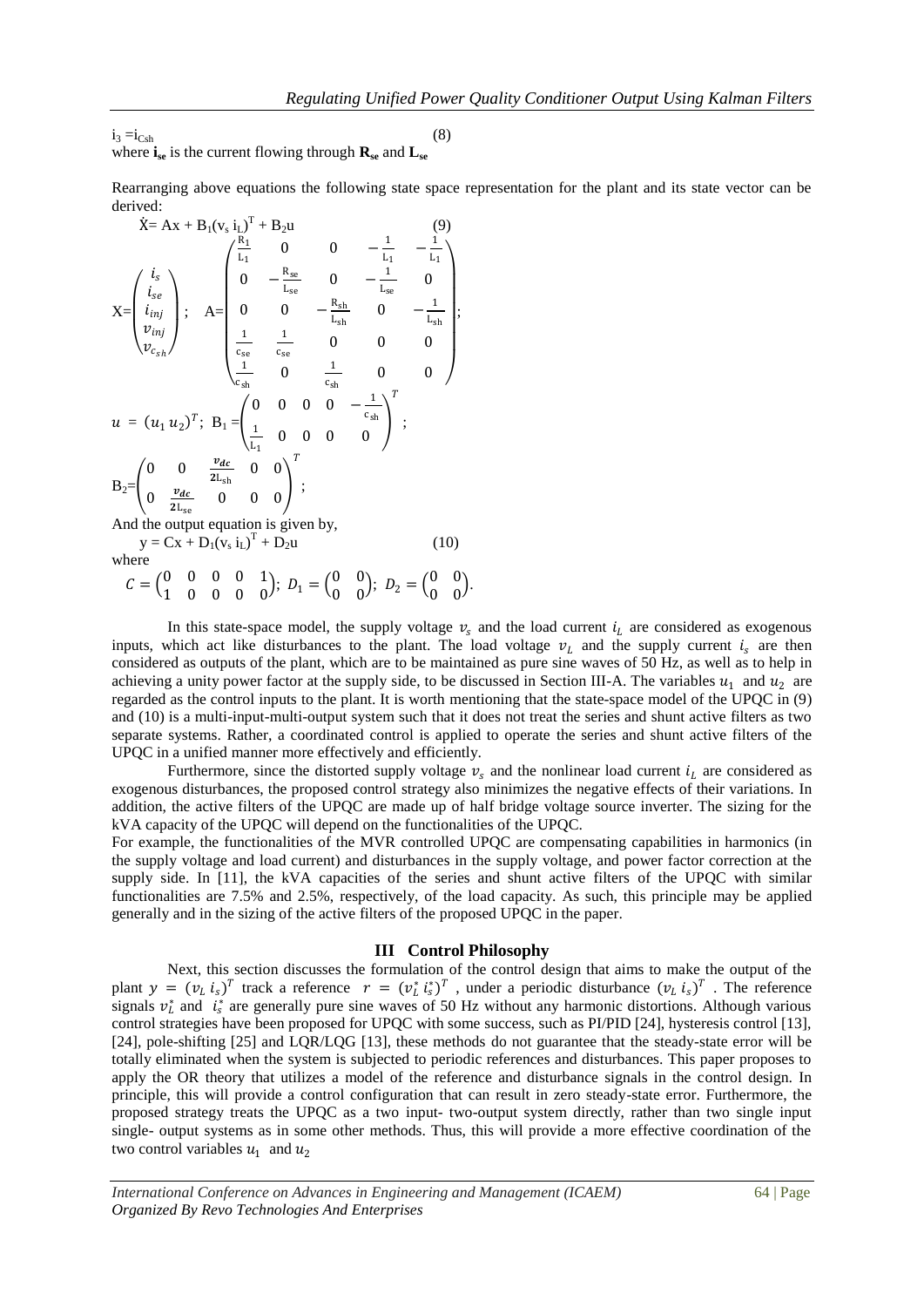#### **A. Construction of the Desired References**

First, let  $v_s$  be represented by a Fourier series,

 $v_s = v_{sf} \sin \omega t + \sum_{h=3,5,...}^{N} v_{sh} \sin(h \omega t - \theta_{sh}) = v_{sf} + v_{sh}$ (11)

Where  $v_{sf}$  denotes the fundamental component of  $v_s$  with amplitude  $v_{sf}$ .  $v_{sh}$  denotes the harmonic components of  $v_s$ , with amplitudes  $v_{sh}$  and phase angles  $\theta_{sh}$ .

Then, from Fig. 
$$
1
$$
,  $(1)$  can be rewritten as

$$
\nu_s = \nu_{sf} + \nu_{sh} = \nu_z + \nu_{inj} + \nu_L \tag{12}
$$

Here, our objective is to regulate  $v_L$  to a clean sinusoidal voltage  $v_{sf}$ . As such, we fix  $v_L^*$  (the reference for  $v_L$  to track) to be  $v_{sf}$ , which is simply the first part of (12)

$$
v_L^* = v_{sf} \sin \omega t = v_{sf} \tag{13}
$$

In order to achieve this objective, the injected voltage  $v_{inj}$  will be

$$
v_{inj} = v_{sh} + v_z = \sum_{h=3,5,...}^{N} v_{sh} \sin(h\omega t - \theta_{sh}) - v_z
$$
 (14)

where  $v_{inj}$  consists of  $v_{sh}$  for harmonics compensation in the supply voltage and  $v_z$  for compensating the voltage drop across the line impedance. After the initialization period of the UPQC, the amplitude of  $v_l^*$  is kept fixed to the predetermined amplitude of  $v_{sf}$ . In the event of a sag (or swell) in the supply voltage,  $v_s$  will be

$$
v_s = (v_{sf} - \Delta v_{sf}) \sin \omega t + \sum_{h=3,5,...}^{N} (v_{sh} - \Delta v_{sh}) \sin(h \omega t - \theta_{sh})
$$
\n(15)

where  $\Delta v_{sf}$  and  $\Delta v_{sh}$  represent a corresponding sag in the amplitudes of its fundamental and harmonic components, respectively. For  $v_l$  to track  $v_l^*$ , the injected voltage of (12) will become

$$
v_{inj} = -\Delta v_{sf} \sin \omega t + \sum_{h=3,5,...}^{N} (v_{sh} - \Delta v_{sh}) \sin(h \omega t - \theta_{sh}) - v_z \tag{16}
$$

In (16), the first and second terms compensate for the voltage sag in the amplitudes of its fundamental and harmonic components, respectively. The third term compensates for the voltage drop across the line impedance. Likewise, let  $i_l$  be represented by a Fourier series  $\overline{M}$ 

$$
i_{L} = I_{L_{f}} \sin \left(\omega t - \theta_{L_{f}}\right) + \sum_{h=3,5,...}^{N} I_{L_{h}} \sin(h\omega t - \theta_{L_{h}})
$$
  
=  $I_{L_{f}} \sin \omega t \cos \theta_{L_{f}} - I_{L_{f}} \cos \omega t \sin \theta_{L_{f}} + \sum_{h=3,5,...}^{N} I_{L_{h}} \sin(h\omega t - \theta_{L_{h}})$   
=  $i_{L_{f,p}} + i_{L_{f,q}} + i_{L_{h}}$  (17)

where  $i_{L_{f,p}}$  and  $i_{L_{f,q}}$  are the load instantaneous fundamental phase and quadrature currents, which are always in phase and 90<sup>°</sup> out of phase with the supply voltage, respectively.  $I_{L_f}$  is the amplitude of  $i_L$  and  $\theta_{L_f}$  is the phase angle difference between  $v_{sf}$  and  $i_{L_f}$ .  $i_{L_h}$  is the harmonic components of  $i_L$ , with amplitudes  $I_{L_h}$  and phase angles  $\theta_{L_h}$  From Fig. 1, (5) can be rewritten as

$$
i_s + i_{inj} = i_L + i_{c_{sh}} = i_{L_{f,p}} + i_{L_{f,q}} + i_{L_h} + i_{c_{sh}}
$$
\n(18)

In order for the shunt active filter of the UPQC to perform harmonics compensation and power factor correction concurrently,  $i_s^*$  (the reference for  $i_s$  to track) is set to be  $i_{L_{f,p}}$ 

$$
i_s^* = i_{L_{f,p}} = I_{L_f} \cos \theta_{L_f} \sin \omega t \tag{19}
$$

In order to achieve (19), the injected current  $i_{inj}$  in (18) will be

$$
i_{inj} = i_{L_{f,q}} + i_{L_h} + i_{c_{sh}}
$$
\n(20)

where  $i_{inj}$  consists of  $i_{L_h}$  for harmonics compensation at the load side,  $i_{L_{f,q}}$  for power factor correction at the supply side, and  $i_{c_{sh}}$  for supplying the leakage capacitor current. The above construction of the desired references  $v_t^*$ ,  $i_s^*$  can also be extended to selective harmonic filtering easily. For example, if the third, fifth, and seventh-order harmonic components of  $i_l$  may be excluded in the harmonics compensation, then  $i_s^*$  will be  $i_s^* = i_{L_{f,p}} + i_{h_{SHC}} = I_{L_f} \sin \omega t \cos \theta_{L_f} + \sum_{h=3,5,...}^{N} I_{L_h} \sin(h \omega t - \theta_{L_h})$  $(21)$ 

*International Conference on Advances in Engineering and Management (ICAEM)* 65 | Page *Organized By Revo Technologies And Enterprises*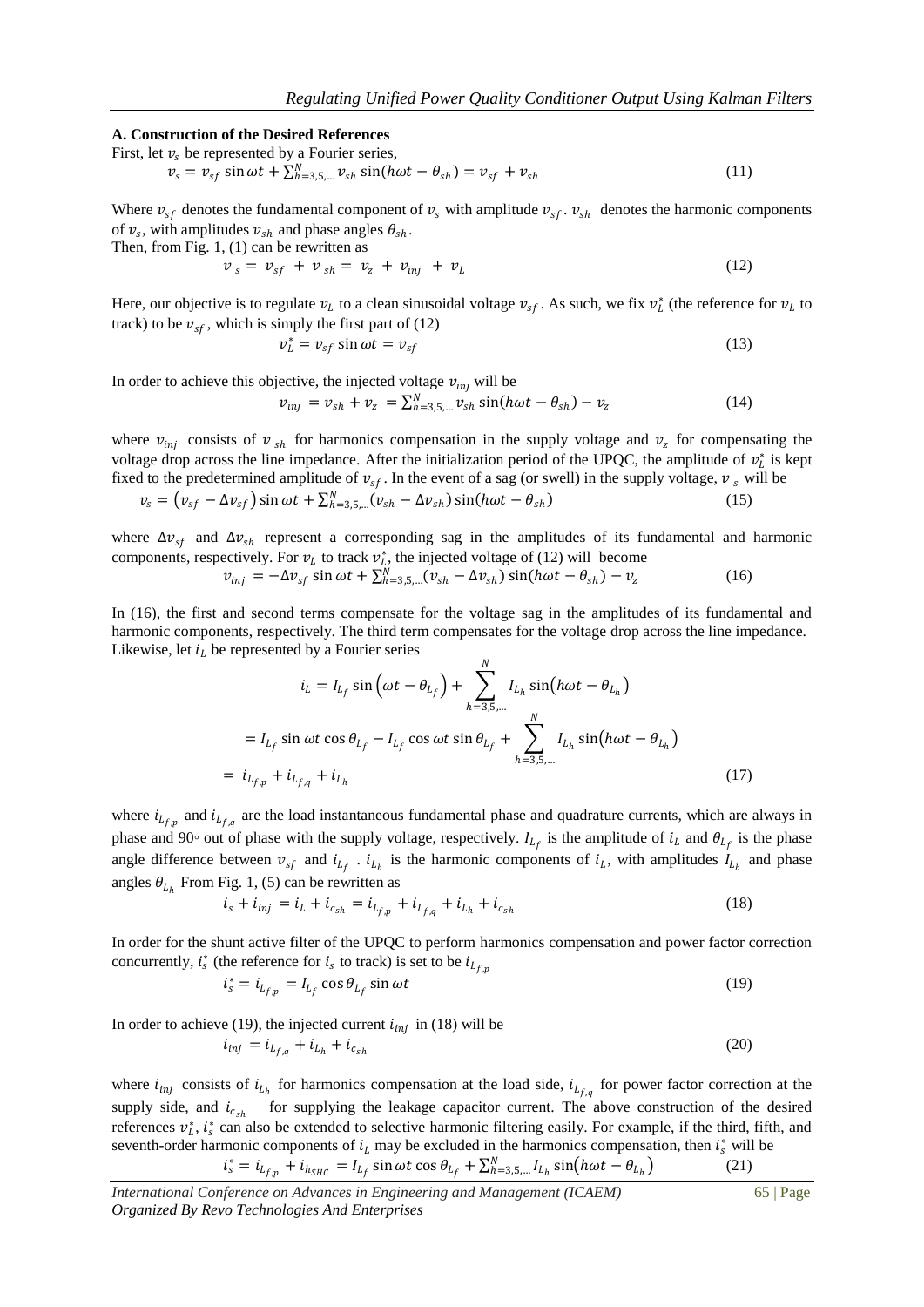where  $i_{h_{SHC}}$  refers to the harmonic components of  $i_L$  that are not "selected" for harmonics compensation.

#### **B. Modeling of the Exogenous Signals**

Since all the exogenous signals  $v_s$ ,  $i_l$ ,  $v_l^*$ ,  $i_s^*$  are periodic, they can be represented by a state-space model. For example,  $v_s$  in (11) can be represented by

$$
\dot{\xi}_{v_s} = A_{v_s} \xi_{v_s}
$$
\n(22)  
\n
$$
v_s = c_{v_s} \xi_{v_s}
$$
\n(23)

 $i_L, v_L^*$ ,  $i_s^*$  can be modeled into a state-space form, although obviously the reference signals are sinusoidal, and their state vectors consist of two components only. All four state-space models can be combined into the following general form:

$$
\dot{\xi} = \tilde{A}\xi \tag{24}
$$

$$
(\nu_s \quad i_L)^T = \tilde{c}_w \xi + w \tag{25}
$$

$$
r = (v_L^* \ \dot{i}_s^*)^T = \ \tilde{c}_d \xi \tag{26}
$$

Which is called the exogenous system in this paper and w is the unmodeled harmonic components of  $(v_s \, i_L)^T$ . This state space model will be further discussed in Section III-D. The values of *ξ*, which are needed by the ORC in Section III-C, can be obtained by passing the measurable signals  $v_s$  and  $i_l$  into a Kalman filter designed for the state space model (24)–(26). Since estimating the state *ξ* is equivalent to extracting the fundamental and harmonic components of the exogenous signals  $v_s$  and  $i_l$ , the Kalman filter known as the exogenous Kalman filter in this paper serves as a replacement of the extraction circuit in conventional harmonics compensation designs. In some previous works of harmonics estimation [21]–[23], similar approaches of Kalman filtering have been adopted. The design of the exogenous Kalman filter will be discussed in Section III-D.

#### **C. Output Regulation-Based Controller (ORC)**

Substituting the exogenous system  $(24)$ – $(26)$  into the state space model of the UPQC in (9) and (10), the following model obtained:

$$
\dot{x} = Ax + B_0\xi + B_2u\tag{27}
$$

$$
y = Cx + D_0\xi + D_2u \tag{28}
$$

The OR control law is then proposed as

$$
u = U\xi + F(x - X\xi) \tag{29}
$$

where u is the control signal generated by the controller as the switching scheme for the UPQC.  $x$  and  $\xi$  are the respective outputs of the exogenous and plant Kalman filters which will be discussed in the next section. The matrix gains  $U$  and  $X$  are computed from a pair of linear matrix equations called the regulator equations

$$
X\tilde{A} = AX + B_0 + B_2U\tag{30}
$$

$$
\tilde{C}_d = CX + D_0 + D_2 U \tag{31}
$$

which will also transform the overall closed-loop system by multiplying (30) and (31) with *ξ*, subtracting them from (27) and (28) and then applying (24), (26) and (29) to become

$$
\frac{d}{dt}(x - X\xi) = (A + B_2F)(x - X\xi)
$$
\n(32)  
\n
$$
e = (C + D_2F)(x - X\xi)
$$
\n(33)

Where  $e = y - r$  is the tracking error. Hence, if the matrix gain F is chosen such that  $A + B_2F$  is Hurwitz the closed-loop system is stable In practice, *e* is satisfactorily small but nonzero due to the nonlinear effect of the PWM.

Therefore, this paper also adopts another Kalman filter called the Plant Kalman filter in this paper to estimate  $x$ , to be discussed in Section III-D

#### **D. Exogenous and Plant Kalman Filters**

Although the control law (29) is effective, it is a state feedback control law and assumes that both the exogenous state  $\xi$  and the plant state x are available. In reality, it is possible to measure the latter using sensors, since the plant is a real physical system. However, it is impossible to measure  $\xi$  directly since the exogenous system is actually a virtual system. Furthermore, even though it is possible to measure  $x$ , it might be undesirable to install so many sensors into the system since it will increase the cost. Without direct measurements of the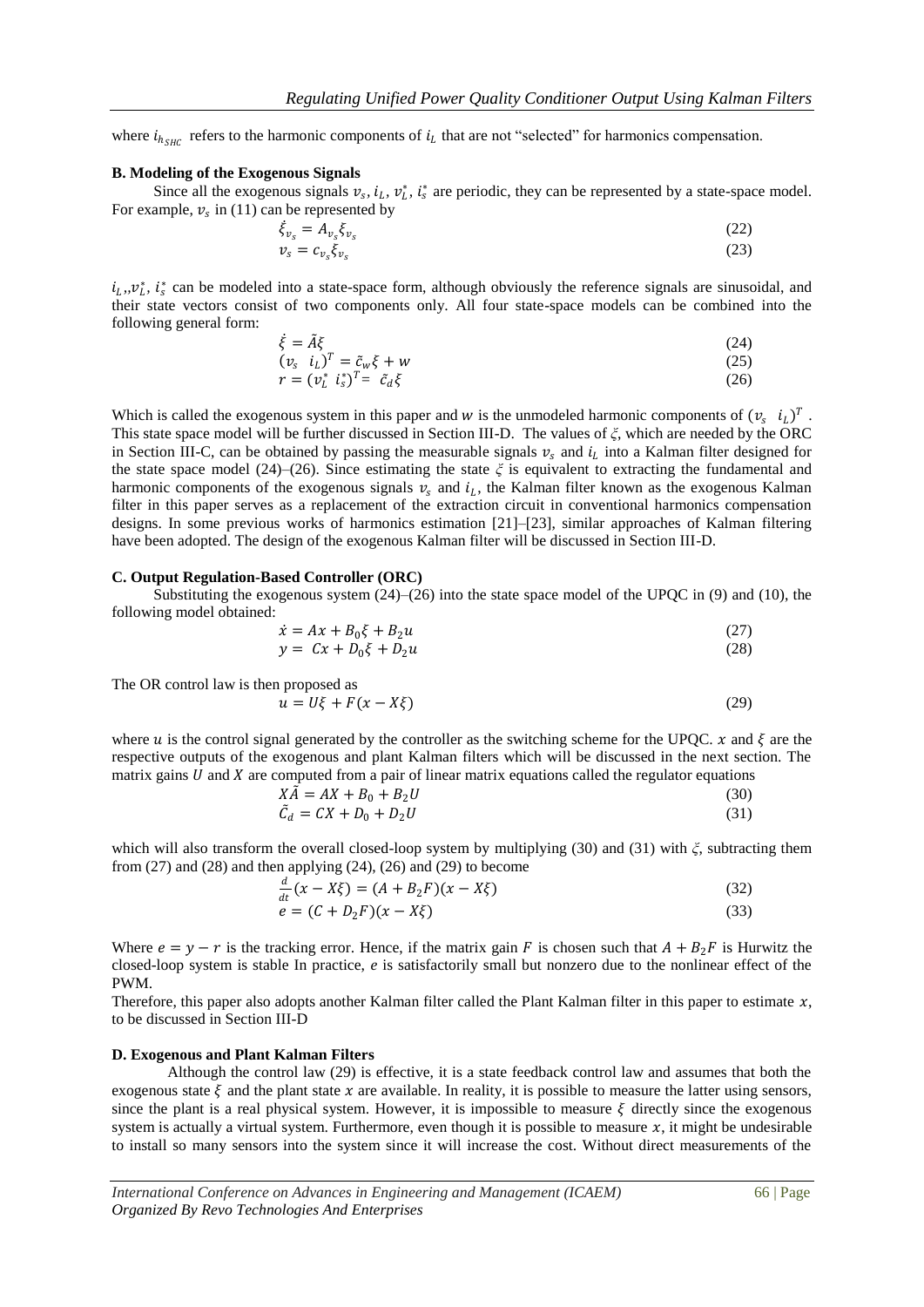states  $\xi$  and x, a possible way to estimate them reliably is to use Kalman filters. The state estimates provided by the Kalman filters can then be utilized by the state-feedback control law(29).

The general theory of a Kalman filter can be summarized as follows. For a state-space model,

$$
\begin{aligned}\n\dot{x} &= Ax + Bu + v_x\n\\
y &= Cx + Du + v_y\n\end{aligned} \tag{34}
$$

where u is the known input to the system, x is the unmeasurable state, y is the measured output,  $v_x$  is called the process noise, and  $v_y$  is called the measurement noise with zero means A Kalman filter, which estimates x based on the known input  $u$  and the measured output  $v$ , is given by

$$
\dot{\hat{\zeta}} = A\hat{x} + Bu + L(y - C\hat{x} - Du) \tag{36}
$$

where  $\hat{x}$  is the estimate of x, and the estimator gain L is determined from the solution to the Differential Riccati Equation

$$
AP + PAT - (PCT + N)R-1(PCT + N)T + Q = \hat{P}
$$
\n(37)

$$
L = (\hat{P}C^T + N)R^{-1}
$$
\n<sup>(38)</sup>

where  $P$  is the steady-state error covariance.

 $\cdot$ 

Our exogenous system (24)–(26) constructed in Section III-B can be decomposed into two subsystems, one for  $(v_s \, i_L)^T$  with the state-vector  $\xi_w$  and the other for the reference signal r with the state-vector  $\xi_d$ 

$$
\dot{\xi} = \tilde{A}\xi = \frac{d}{dt} \begin{bmatrix} \xi_w \\ \xi_d \end{bmatrix} = \begin{bmatrix} A_w & 0 \\ 0 & A_d \end{bmatrix} \begin{bmatrix} \xi_w \\ \xi_d \end{bmatrix}
$$
\n(39)

$$
(v_s \ i_L)^T = \tilde{C}_w \xi + w = [C_w \ 0] \begin{bmatrix} \xi_w \\ \xi_d \end{bmatrix} + w \tag{40}
$$

$$
r = (v_L^* \ i_S^*)^T = \tilde{C}_d \xi = [0 \quad C_d] \begin{bmatrix} \tilde{\xi}_w \\ \tilde{\xi}_d \end{bmatrix}
$$
(41)

If  $(v_s \, i_L)^T$  is measured and a Kalman filter is applied to the first subsystem

$$
\begin{aligned}\n\dot{\xi}_w &= A_w \xi_w \\
\begin{bmatrix}\nv_s \\
i_L\n\end{bmatrix} &= C_w \xi + w\n\end{aligned} \n\tag{42}
$$

the state  $\xi_w$  for  $(v_s \ i_L)^T$  can be estimated, which actually consists of the fundamentals  $v_{sf}$ ,  $i_{L_f}$  as well as the harmonics of  $v_s$  and  $i_l$ 

However, in order to obtain a smoother estimate (in case of sudden changes of load, etc.), a Kalman filter can also be applied here. Note that the second subsystem of the exogenous system may be written as

$$
\begin{aligned}\n\dot{\xi}_d &= A_d \xi_d \\
r &= C_d \xi_d\n\end{aligned} \tag{44}
$$

The output equation above means that the Kalman filter estimates the state  $\xi_d$  by "measuring" the  $\xi_d$ deduced from the estimate of the state  $\xi_w$ . To be more exact, the first Kalman filter measures  $(v_s \, i_L)^T$  to estimate  $\xi_w$  based on the first subsystem (42) and (43). From this  $\dot{\xi}_w$  the corresponding  $\xi_d$  is computed. Then, this computed  $\xi_d$  is passed to the second Kalman filter to obtain a filtered version  $\dot{\xi}_d$  based on the second subsystem (44) and (45). Combining  $\dot{\xi}_w$  and  $\dot{\xi}_d$ , we form an estimate of the total exogenous state  $\hat{\xi}$ , which will be used by the statefeedback control law (29). These two Kalman filters mentioned above are collectively known as the exogenous Kalman filter in this paper. The application of the Kalman filter to the plant state  $x$  is more straightforward. This Kalman filter simply uses the known inputs of the plant  $v_s$ ,  $i_L$ ,  $u$  (i.e., the exogenous input as well as the control input, both of which are known) and the outputs of the plant  $v_L$ ,  $i_s$  to estimate the state x. This is called the "plant" Kalman filter in this paper. The estimate  $\hat{x}$  will also be passed to the statefeedback control law  $(29)$  to calculate the control signal  $u$ . The tuning of the exogenous Kalman filter and the plant Kalman filter adopted in this paper is discussed here. The covariances of the measurement noise are first set to diagonal matrices properly matching the noise levels of the respective ensors measuring the signals. For the exogenous Kalman filter, the covariance of the process noise of each periodic signal measured is essentially a scalar matrix, and its relative magnitude to the covariance of the measurement noise is then adjusted to give a desired speed (transient response) of the exogenous state estimations. On the other hand, the adjustment of the covariance of the process noise for the plant Kalman filter involves more trial-and-errors to ensure that the poles locations of  $A - LC$  are also satisfactory. In the end, the damping factors of all  $A - LC$  poles are at least ten times of the fundamental frequency, and the damping ratios are at least 0.85.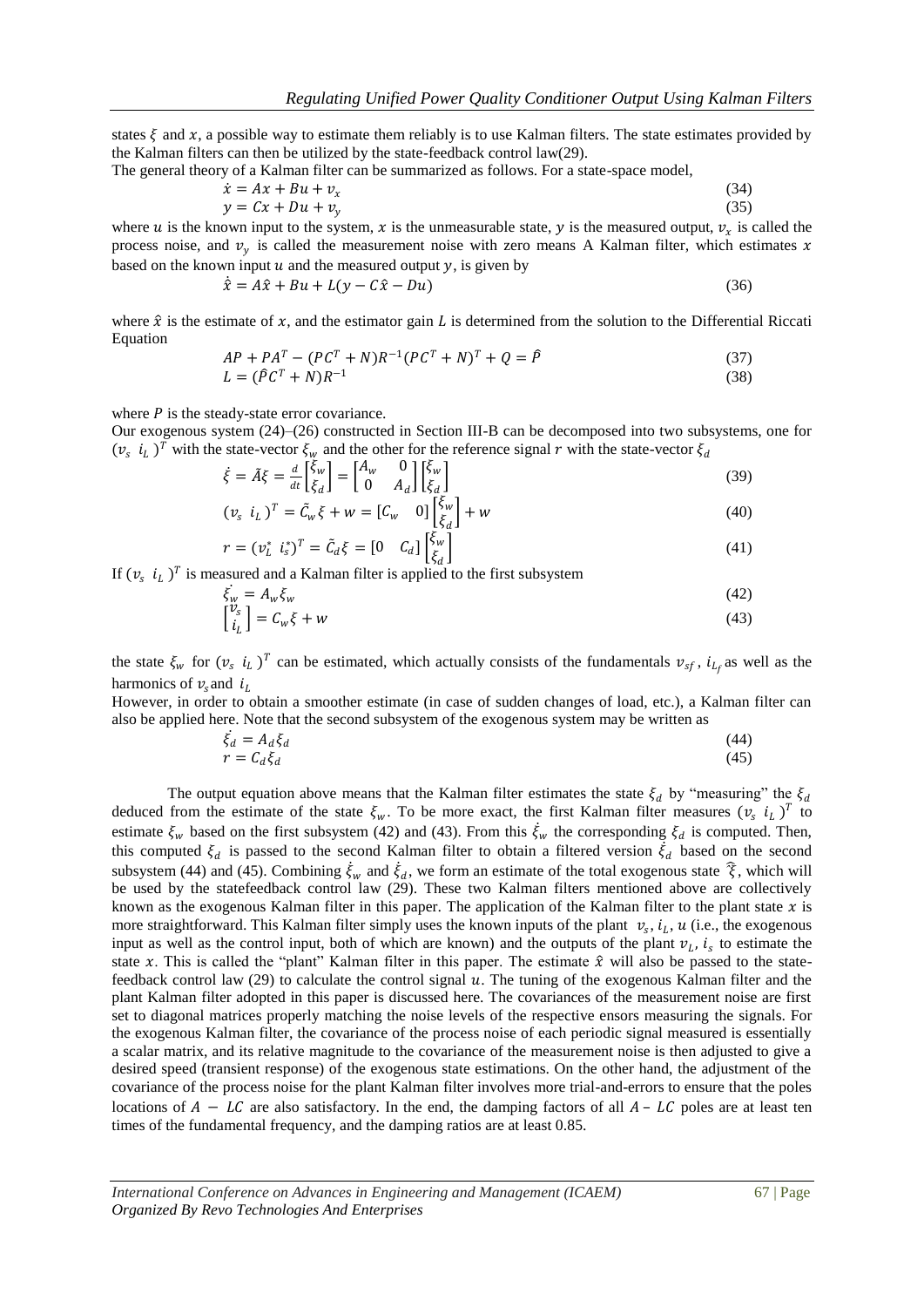

**Fig. 2. State feedback ORC with Kalman filters as extraction circuit and state observer.**



**Fig. 3. System block diagram of UPQC with Kalman filters.**

The matrix gains in both the Kalman filters and the control law  $(30)$ , i.e., L, U, F, and X are all computed offline, and therefore their computational complexity is not an issue. In any case, they are obtained by solving some simple algebraic matrix equations.

In conclusion, by applying the exogenous Kalman filter and the plant Kalman filter, only four measurements,  $v_s$ ,  $i_s$ ,  $v_l$ , and  $i_l$ , are required. Indeed, these are the four variables that one would naturally choose to measure from the power system point of view. The control design is summarized in Fig. 2

### **E. Self-Charging Circuit**

This paper proposes that the UPQC operates without relying on an external dc source. The supply side has to deliver additional real power through the shunt active filter to control the dc-link voltage. Here, a selfcharging control design is proposed in Fig. 3 to meet this objective. Based on the conservation of energy, the effect of  $I_{dc}(k)$  on the voltage  $V_{dc}(k)$  of the capacitors in the dc link is given by

$$
I_{dc}(k) = \frac{2c\left[\left(\frac{v_{dc}^*}{2}\right) - \left(\frac{v_{dc}(k)}{2}\right)\right]}{3VT}
$$
(46)

*International Conference on Advances in Engineering and Management (ICAEM)* 68 | Page *Organized By Revo Technologies And Enterprises*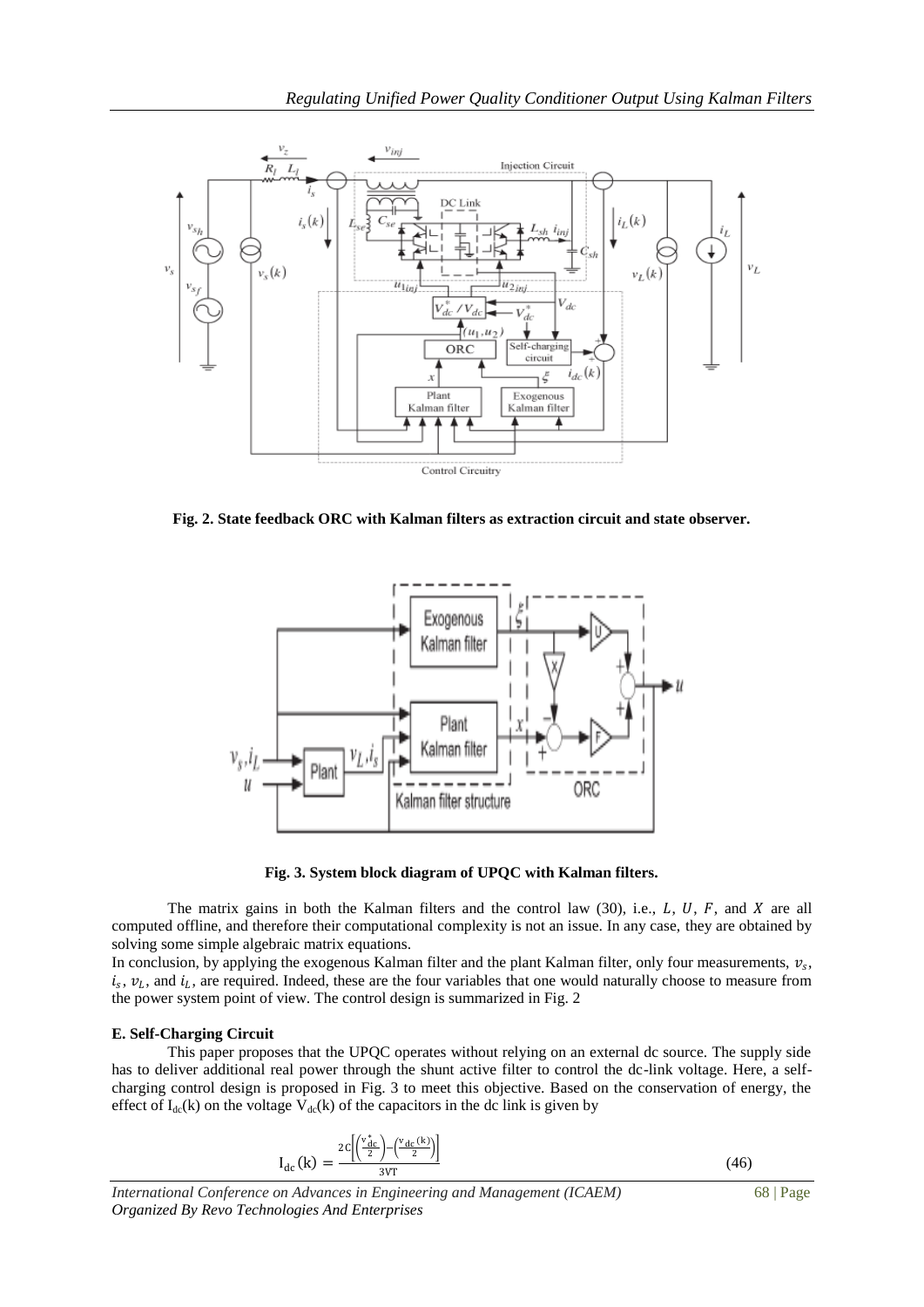where C is the value of each capacitor in the dc link, V is the peak amplitude of the supply voltage, and T is the period of the supply frequency If  $v_{dc}^{*}$  denotes the desired dc voltage level of the dc link. Based on which a control law for  $Idc(k)$  is proposed

$$
Idc(k) = K_1 e_{dc}(k) + K_2 I(k)
$$
\n(47)

where the gains  $K_1$  and  $K_2$  are optimized through the LQR theory [13], [19], which can provide better charging characteristics, e.g., no overshoot, fast settling time, than other conventional control design methods.



**Fig. 4. LQR control topology for the regulation of the dc-link voltage of the UPQC.**

## **IV. Injection Circuit**

An injection circuit made up of VSIs and interfacing low pass filters shown in Fig. 3 is needed for the implementation of the control signals  $u_{inj}$ .

The injection circuit is made of

1) The UPQC which includes the series and shunt active filters,

2) A single-phase injecting transformer for interfacing the output of the series active filter with the distribution system,

3) The interfacing low-pass filters, and

4) Sensory circuits for the sampling of the required signals described in Section III.

The control signals generated by the control circuit will be the switching schemes for the respective active filters. Since  $u_{inj}$  takes continuous values from −1 to +1, they will be pulse width modulated as switching signals for the VSIs of series and shunt active filters of the UPQC. The VSI outputs then will be passed through the interfacing low-pass filters to eliminate the high switching frequencies.

## **V. Experimental Results**

The control circuits making up of the ORC, the exogenous and plant Kalman filters, the self-charging and injection circuits described in the previous sections are connected together, and their performances are verified through simulation studies in Matlab. In the simulation studies, a single-phase distribution system of 1 kVA,  $100$  V<sub>rms</sub>, 50 Hz with some nonlinear loads that include a single-phase dimmer load and a fluorescent lamp supplied by a distorted supply voltage typically found in a semiconductor plant is used for investigation. The dclink voltage of the UPQC is 300 V. The exogenous state vector  $\xi$  in (25) consists of odd harmonics up to 29th order

The values of the various system parameters in Fig. 1 are given in Table I. The control design also requires the values of the line impedance and VSI impedances, which are coarsely estimated and listed in Table II. Since the latter values are not precisely known in practice, they become a source of modeling uncertainties for the control design to handle. Before the compensating capabilities of the UPQC are tested, the capacitors in the dc link have to be charged up. Thus, the first cycle will be used by the controller to charge  $v_{dc}$  to the desired level. Then, harmonics compensation is performed.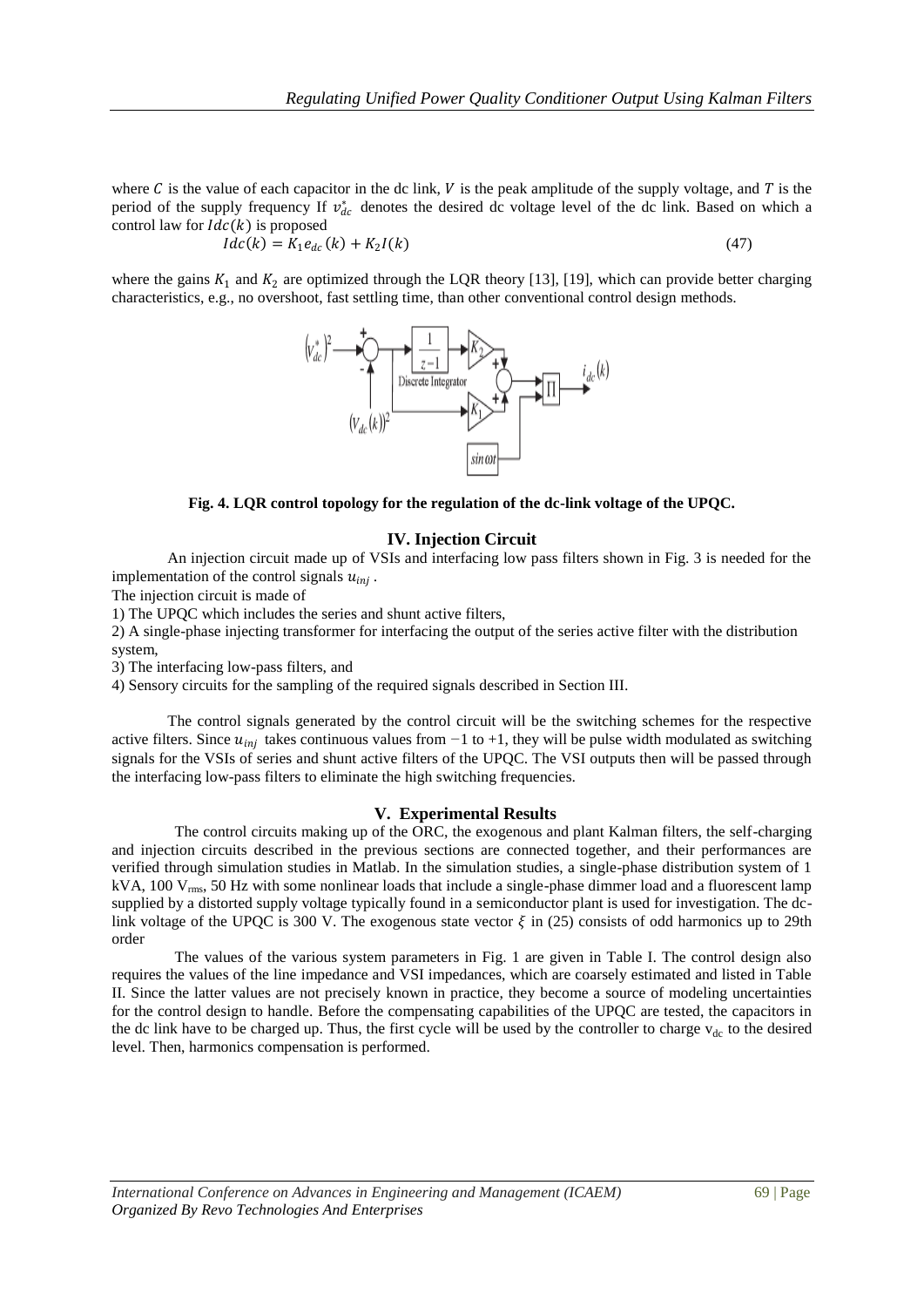| Component | dc     |       | $\mathcal{L}_{S\mathcal{C}}$ | *sh   |            |
|-----------|--------|-------|------------------------------|-------|------------|
| Value     | 300Vdc | 3.8mH | $10\mu F$                    | 1.8mH | $10 \mu F$ |

TABLE I VALUES OF THE COMPONENTS OF THE UPQC

| TABLE II |                                               |  |  |  |  |  |
|----------|-----------------------------------------------|--|--|--|--|--|
|          | LINE IMPEDANCE AND VSI IMPEDANCES OF THE UPQC |  |  |  |  |  |

| Component | A1           |                    | $\epsilon$   |              |
|-----------|--------------|--------------------|--------------|--------------|
| Value     | $0.01\Omega$ | 1.0 <sub>m</sub> H | $0.01\Omega$ | $0.01\Omega$ |

TEST CASE 1: Harmonics Compensation in the Supply Voltage and Load Current with Power Factor Correction at the Supply Side

This test is performed to verify the capabilities of the UPQC to compensate for harmonics in the supply voltage and load current, and to achieve a near unity power factor at the supply side. The voltage and current waveforms under this condition are shown in Figs. 5 and 6, respectively. A distorted supply voltage  $\nu_s$  with a THD value of 60.4% is used to supply the dimmer load with a nonlinear current  $i_j$  shown in Fig. 6.  $i_j$  is also highly distorted with a THD value of 42.35% with a lagging power factor and consists of harmonics up to 13th order. With the installation of the UPQC and after the initialization period of less than two cycles, the waveforms of  $v_L$  (Fig. 5) and  $\ell_s$  (Fig. 6) are almost sinusoidal. The THD values of  $v_L$  and  $\ell_s$  drop to around 4.53% and 4.68%, respectively. During the steady state, it can be observed that the supply side only needs to deliver the real power demanded by the load and to maintain the dc-link voltage.

The reactive power delivered by the supply side is close to zero confirms that power factor correction to near unity is achieved at the supply side.



**Fig. 5. Voltage waveforms under a distorted supply voltage with a nonlinear load.**

During the steady state, it can be observed that the supply side only needs to deliver the real power demanded by the load and to maintain the dc-link voltage. The reactive power delivered by the supply side is close to zero. This confirms that power factor correction to near unity is achieved at the supply side. Fig.7 gives waveform of power factor showing unity. DC-link voltage value is maintained around 300V which is shown in simulation result fig.8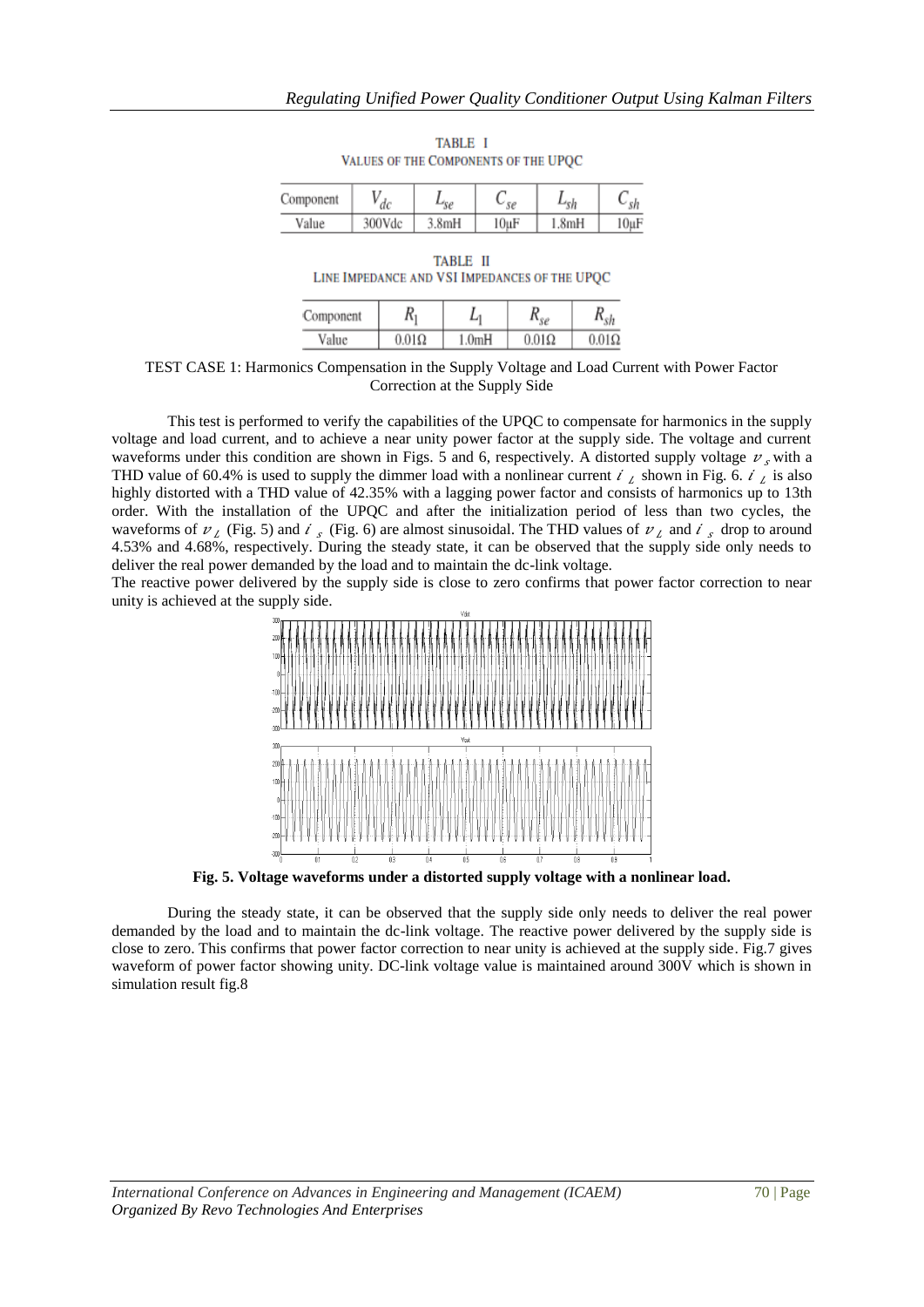

**Fig. 6 Current waveforms under a distorted supply voltage with a nonlinear load.**

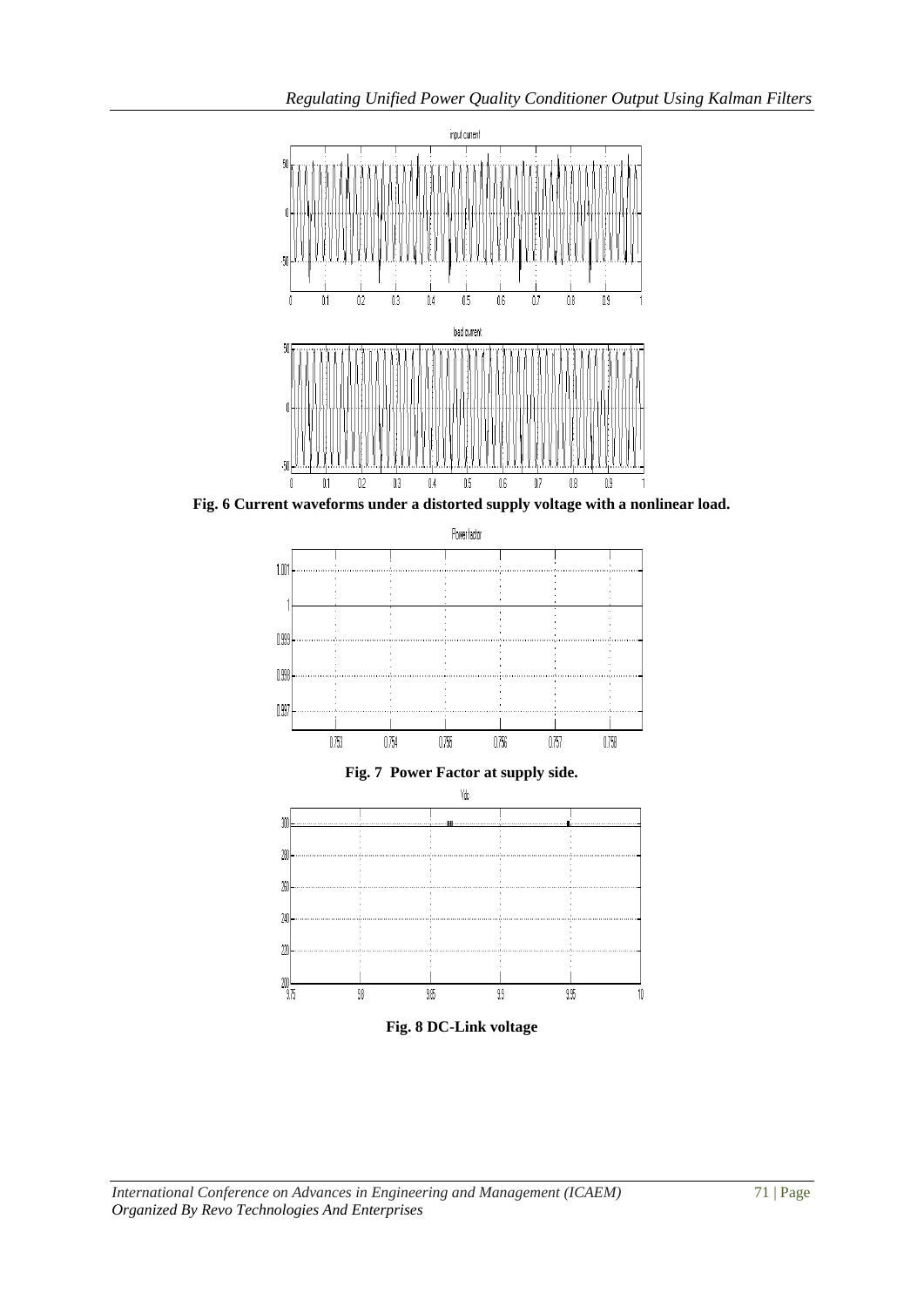

**Fig. 9. Simulation diagram**

## **V. Conclusion**

A control design for the UPQC, which is adaptive to the variations of the supply and load operating conditions of a power distribution system, has been proposed. This control design consists of the ORC, the exogenous Kalman filters, the plant Kalman filter, and a LQR-based self-charging circuit. A self-charging circuit is incorporated into the control design so that the UPQC can operate without relying on an external dc source. The proposed control design is not only fast and adaptive but also cost effective for practical implementation and usage. Furthermore, the ORC can be applied to a three-phase power distribution system by duplicating three sets of the same controller, each of the controllers operating independently in the different phases to generate the switching sequence for the individual active filters of the UPQC.

#### **REFERENCES**

- [1] K. Chen, "The impact of energy efficient equipment on system power quality," in *Proc. IEEE Ind. Appl. Conf.*, 2000, vol. 5, pp. 3240–3247.
- [2] S. Ranade and W. Xu, "An overview of harmonics modeling and simulation," in *Tutorial on Harmonics Modeling and Simulation*. Piscataway, NJ: IEEE Power Eng. Soc., 1998, pp. 1–5.
- [3] A. Thapar, T. K. Saha, and Y. D. Zhao, "Investigation of power quality categorization and simulating its impact on sensitive electronic equipment," in *Proc. IEEE Power Eng. Soc. Gen. Meeting*, 2004, vol. 1, pp. 528–533.
- [4] J. D. Barros and J. F. Silva, "Multilevel optimal predictive dynamic voltagerestorer," *IEEE Trans. Ind. Electron.*, vol. 57, no. 8, pp. 2747–2760, Aug. 2010.
- [5] A. M. Massoud, S. Ahmed, P. N. Enjeti, and B. W. Williams,"Evaluation of a multilevel cascaded-type dynamic voltage restorer employing discontinuous space vector modulation," *IEEE Trans. Ind. Electron.*, vol. 57, no. 7, pp. 2398–2410, Jul. 2010.
- [6] D. E. Kim and D. C. Lee, "Feedback linearization control of three-phase UPS inverter systems," *IEEE Trans. Ind. Electron.*, vol. 57, no. 3, pp. 963–
- [7] L. H. Tey, P. L. So, and Y. C. Chu, "Improvement of power quality using adaptive shunt active filter," *IEEE Trans. Power Del.*, vol. 20, no. 2, pp. 1558–1568, Apr. 2005.
- [8] Z. Chen, Y. Luo, and M. Chen, "Control and performance of a cascaded shunt active power filter for aircraft electric power system," *IEEE Trans.Ind. Electron.*, vol. 59, no. 9, pp. 3614–3624, Sep. 2012.
- [9] Y. Tang, P. C. Loh, P. Wang, F. H. Choo, F. Gao, and F. Blaabjerg, "Generalized design of high performance shunt active power filter with output LCL filter," *IEEE Trans. Ind. Electron.*, vol. 59, no. 3, pp. 1443–1452, Mar. 2012.
- [10] S. Rahmani, A. Hamadi, and K. Al-Haddad, "A Lyapunov-functio based control for a three-phase shunt hybrid active filter," *IEEE Trans. Ind.Electron.*, vol. 59, no. 3, pp. 1418–1429, Mar. 2012.
- [11] H. Fujita and H. Akagi, "The unified power quality conditioner: The integration of series- and shunt-active filters," *IEEE Trans. Power Electron.*, vol. 13, no. 2, pp. 315–322, Mar. 1998.
- [12] H. Akagi, "New trends in active filters for power conditioning," *IEEE Trans. Ind. Appl.*, vol. 32, no. 6, pp. 1312– 1322, Nov./Dec. 1996.